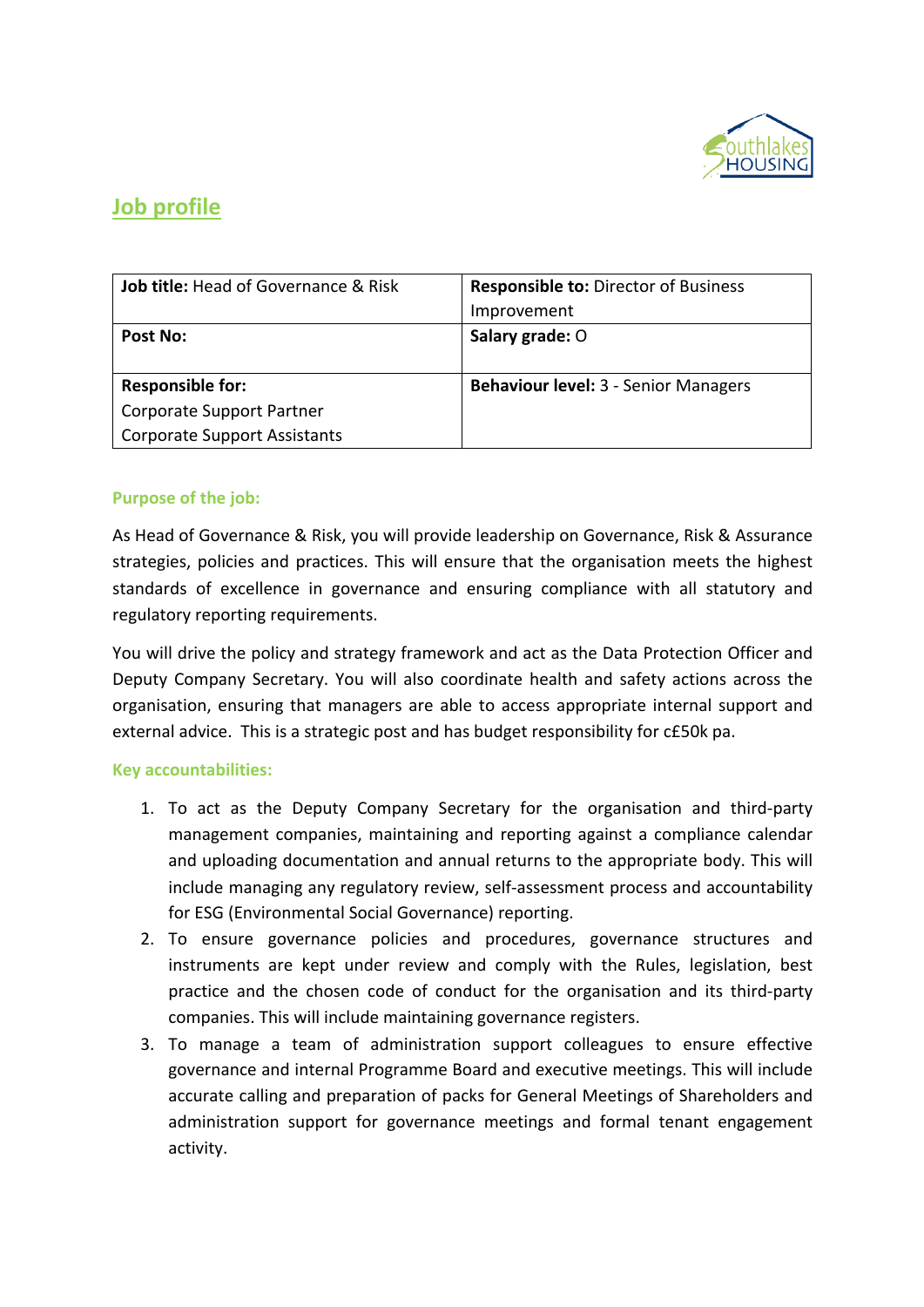- 4. To provide high levels of support to Board Members, acting as a key point of contact and ensuring effective recruitment, induction, ongoing training, monitoring declarations and conflicts of interest, and conducting annual appraisals and skills assessments.
- 5. To provide governance and risk reporting to the Board and other third-party management company Boards. This will involve regularly reporting on risks, health & safety, compliance matters, insurance, governance improvement plans and the board assurance framework.
- 6. To manage the relationship with advisors, including Internal Audit, Insurance Broker, Legal Advisors and Health & Safety. This will include the delivery of the annual Internal Audit Plan, Insurance Renewal Process and Claims Management, and coordination of the Health & Safety Framework and Action Plan.
- 7. To act as the Data Protection Officer for the organisation and its third-party management companies, including maintaining the Information Asset Register, Data Sharing Agreements, Data Subject Access Requests and investing and reporting on data breaches.
- 8. To ensure that strategies and policies are kept under review in line with agreed timescales. Supporting managers in developing policy content, communicating with stakeholders and aligning with business strategy objectives.
- 9. To review and update the Policy & Strategy Framework, Risk Management Strategy, Data Protection & Data Privacy Policy, Business Continuity Plans, Flood Risk Plans, Health & Safety Framework and Safety Management System.
- 10. To be a proactive member of the SLH team; continually seeking to improve outcomes and develop your own skills and the performance of the team. You will seek to improve processes and ensure value for money.
- 11. To ensure that Health, Wellbeing and Safety policies and procedures are embedded and adhered to, to deliver effective and safe services and operations.
- 12. To promote Equality, Diversity and Inclusion and ensure you and colleagues work in accordance with the legislative and regulatory requirements at all times.
- 13. To ensure that SLH data is collected, safely and appropriately managed, reported accurately and produced in a timely fashion to aid sound decision making and that appropriate procedures, systems and processes are in place to ensure data quality and security.
- 14. To report and contribute to meetings of the Board, relevant Committees and partnerships as required.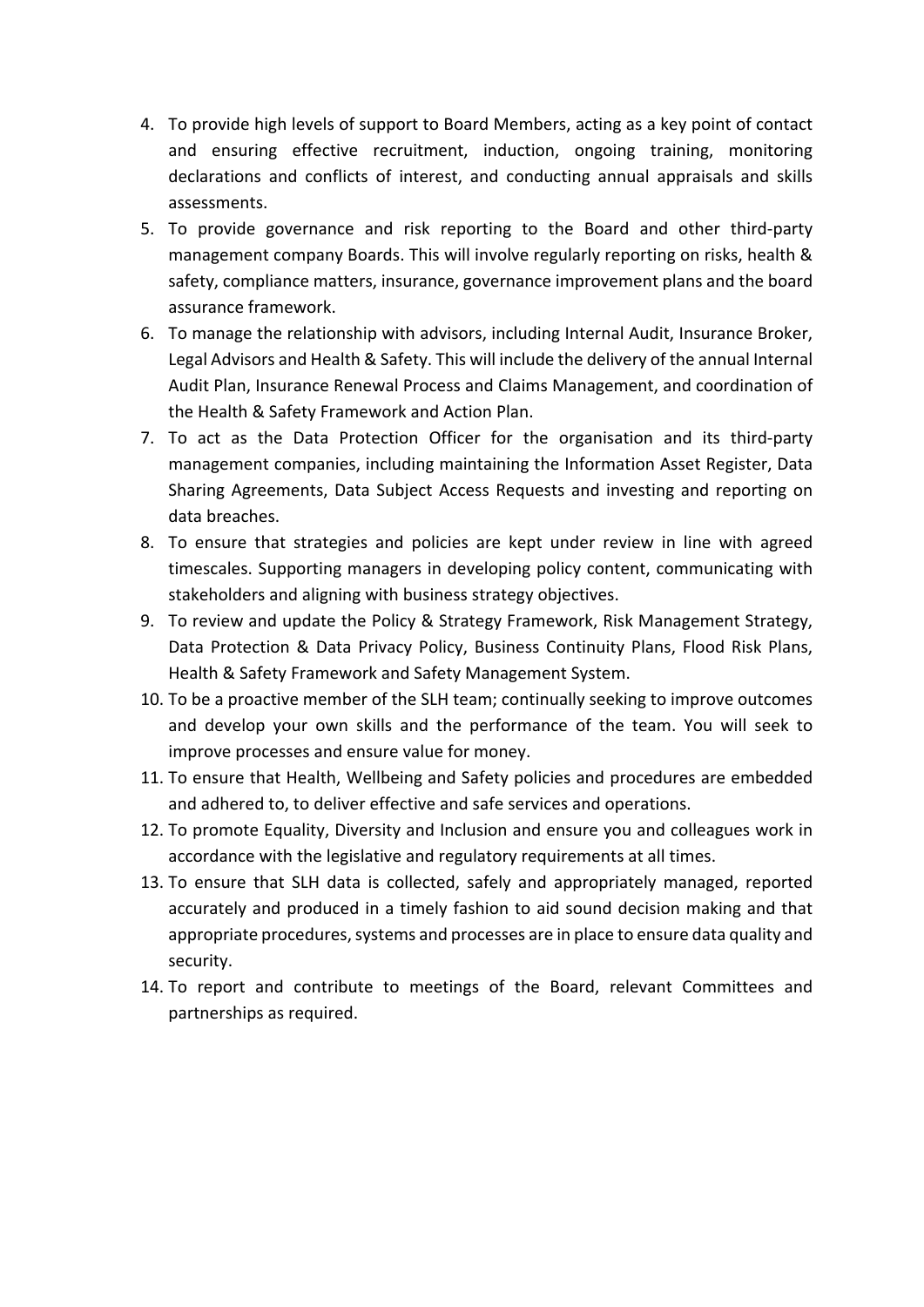# **Person specification**

| <b>Job title: Head of Governance &amp; Risk</b>            |                    |                   |  |  |
|------------------------------------------------------------|--------------------|-------------------|--|--|
| <b>Criteria</b>                                            | <b>Essential</b> / | <b>Method of</b>  |  |  |
|                                                            | <b>Desirable</b>   | <b>Assessment</b> |  |  |
| <b>Qualifications</b>                                      |                    |                   |  |  |
| Educated to degree level                                   | E                  | AF                |  |  |
| A professional Health & Safety qualification (e.g.         | D                  | AF                |  |  |
| NEBOSH diploma, IOSH Management Safely) or Risk            |                    |                   |  |  |
| Management / Corporate Governance / Legal                  |                    |                   |  |  |
| qualification                                              |                    |                   |  |  |
| Coaching and/or leadership qualification                   | D                  | AF                |  |  |
| Evidence of continuing professional development            | E                  | AF/I              |  |  |
| <b>Knowledge, skills and abilities</b>                     |                    |                   |  |  |
| An understanding and developed working knowledge of        | E                  | AF                |  |  |
| computer systems including Excel, Word, and Teams          |                    |                   |  |  |
| An unwavering commitment to equality, diversity, and       | E                  | I                 |  |  |
| inclusion, ensuring this is embedded in the work of SLH    |                    |                   |  |  |
| Credible leadership and people management skills           | E                  | AF/I/ASS          |  |  |
| Understanding of legal, constitutional and regulatory      | E                  | AF/I              |  |  |
| framework within which Housing Associations operate        |                    |                   |  |  |
| Proven and demonstrable ability to manage and              | E                  | AF/I/ASS          |  |  |
| motivate colleagues to ensure high performance and         |                    |                   |  |  |
| continuous improvement                                     |                    |                   |  |  |
| Ability to coach and develop team members to achieve       | E                  | AF/I              |  |  |
| their potential                                            |                    |                   |  |  |
| An excellent level of written and oral communication       | E                  | AF/I/ST           |  |  |
| skills to produce and present reports, strategies, etc. to |                    |                   |  |  |
| EMT, the board, consultative bodies and colleagues using   |                    |                   |  |  |
| a range of platforms                                       |                    |                   |  |  |
| Ability to communicate with and influence people at all    | E                  | I/ST              |  |  |
| levels                                                     |                    |                   |  |  |
| Ability to analyse complex issues and situations and       | E                  | I/ST              |  |  |
| develop practical solutions                                |                    |                   |  |  |
| Knowledge of how to establish and maintain effective       | E                  | AF/I              |  |  |
| systems for information monitoring and reporting to        |                    |                   |  |  |
| stakeholders                                               |                    |                   |  |  |
| Thorough understanding and knowledge of governance         | E                  | AF/I              |  |  |
| legislation, Data Protection, Health & Safety and Risk &   |                    |                   |  |  |
| Assurance best practice                                    |                    |                   |  |  |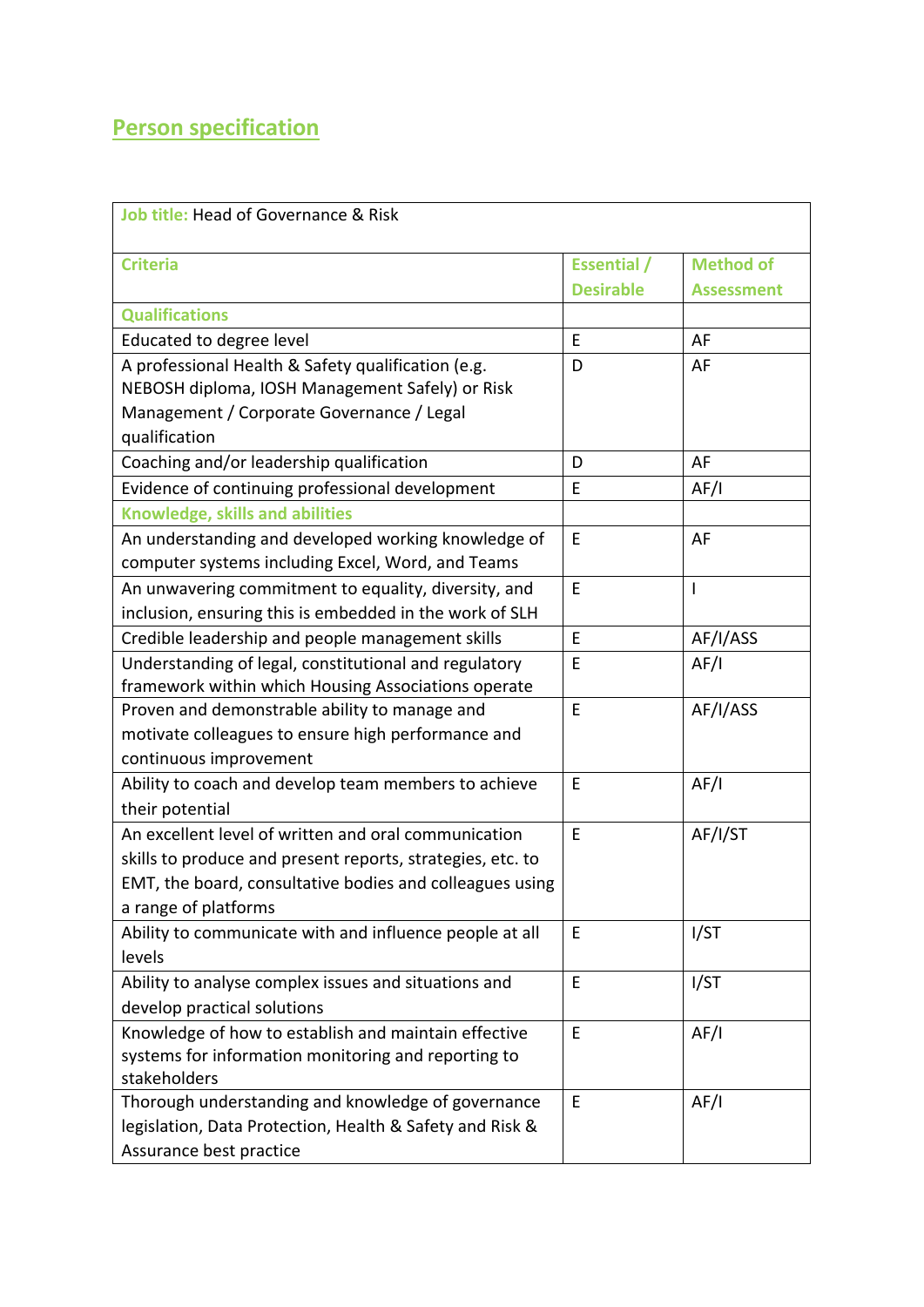| Ability to attend meetings outside of normal working                                            | E | AF/I           |
|-------------------------------------------------------------------------------------------------|---|----------------|
| hours and show a flexible approach to work                                                      |   |                |
| Ability to build a continuous improvement culture to                                            | E | T              |
| drive personal responsibility and high performance                                              |   |                |
| Ability to build collaborative relationships and                                                | E | $\mathsf{I}$   |
| partnerships with stakeholders - sharing information,                                           |   |                |
| building trust, and constructively and openly tackling                                          |   |                |
| conflict                                                                                        |   |                |
| Is a role model to other managers and colleagues in                                             | E | I/ASS          |
| expected professional standards, and in alignment with                                          |   |                |
| SLHs shared SLICE values and behaviours                                                         |   |                |
| <b>Experience</b>                                                                               |   |                |
| Significant experience in at least 3 of the following                                           | E | AF/I           |
| functions: Governance, Audit, Risk, Insurance, Business                                         |   |                |
| Continuity, Data Protection, Health & Safety                                                    |   |                |
| Experience of Data Protection, maintaining                                                      | E | AF/I           |
| documentation and data breach management                                                        |   |                |
| Experience of reporting to Boards and other governance                                          | E | AF/I           |
| structures                                                                                      |   |                |
| Experience in providing company secretarial functions,                                          | D | AF/I           |
| including reporting to appropriate bodies e.g., Regulator                                       |   |                |
| of Social Housing, Financial Conduct Authority,                                                 |   |                |
| <b>Companies House</b>                                                                          |   |                |
| Experience in maintaining governance documentation,                                             | D | AF/I           |
| e.g., shareholder membership schemes, codes of                                                  |   |                |
| conduct, compliance reviews, declarations and conflicts                                         |   |                |
| of interest etc                                                                                 |   |                |
| Experience in managing governance support staff                                                 | E | AF/I           |
| Experience in coordinating action and improvement                                               | E | AF/I           |
| plans                                                                                           |   |                |
| Experience in supporting Board members in their<br>governance roles                             | E | AF/I           |
|                                                                                                 | E |                |
| Experience in developing strategies and policies and<br>supporting managers with implementation |   | AF/I           |
| Effective use of data for providing management                                                  | E | $\overline{1}$ |
| information and insight                                                                         |   |                |
| Project management                                                                              | D | AF/I           |
| Values and behaviours - It's not just about what we do,                                         | E | L              |
| we believe it's how we do it too                                                                |   |                |
|                                                                                                 |   |                |
| By living our behaviours every day, our colleagues,                                             |   |                |
| managers and senior managers are living our shared                                              |   |                |